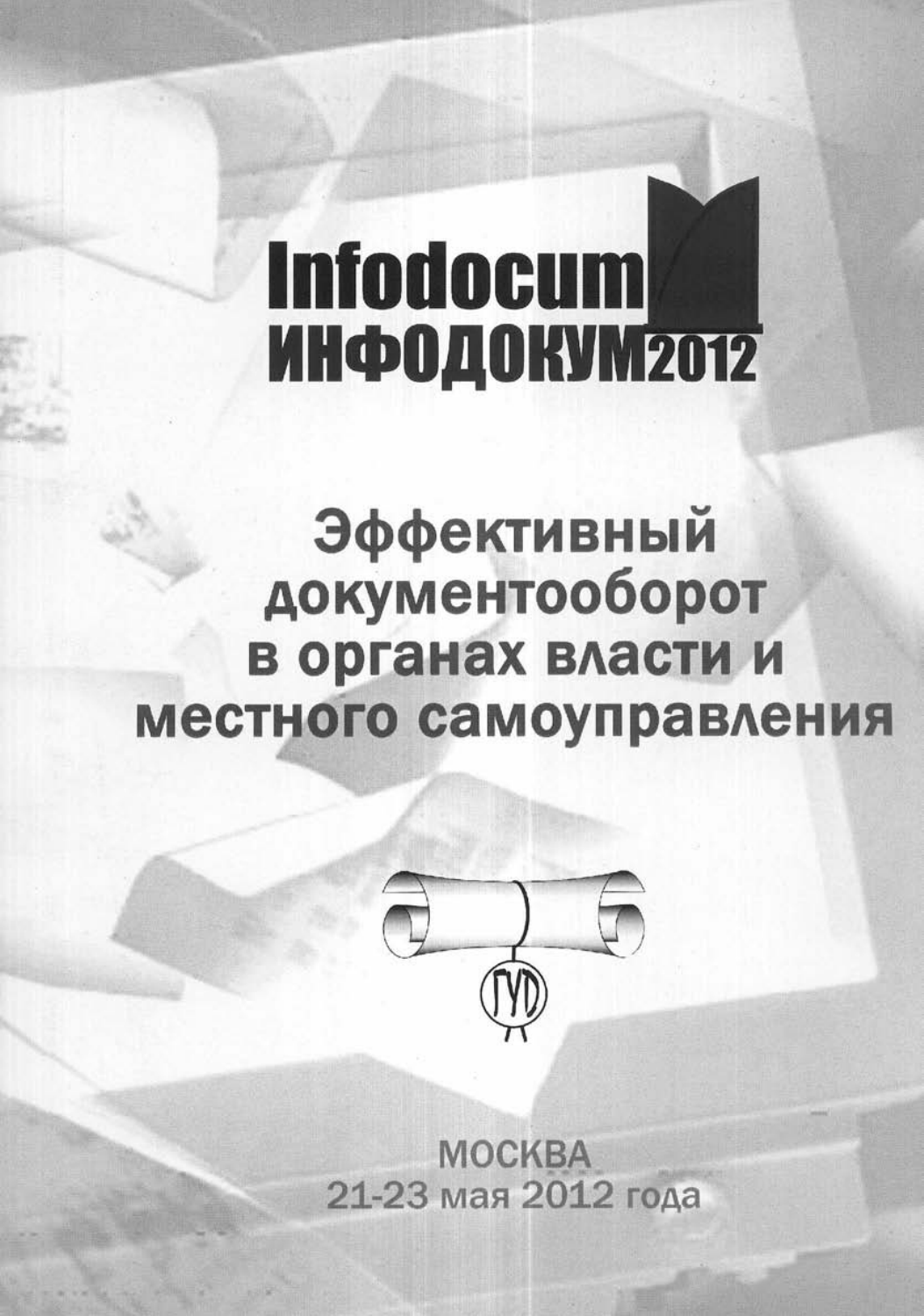

## Преимущества и проблемы управления документами в облаках

Храмцовская Наталья Александровна, ведущий эксперт по управлению документацией компании «Электронные Офисные Системы», член «Гильдии Управляющих Документацией» и ARMA International. **К.И.Н.** 

Развитие ряда информационных технологий идёт как бы по спирали. Когда-то внедрение вычислительной техники в государственном управлении начиналось именно с централизованных **ВЫЧИСЛИТЕЛЬНЫХ** КОУПНЫХ центров. Затем наступила эпоха персональных компьютеров. благодаря которой **КОМПЬЮТЕРЫ** превратились в. общеупотребительный инструмент. Теперь, уже на новом уровне, мы опять видим стремление к концентрации и централизации, - за которым, несомненно, лет через 5-10 придёт новая волна персональных вычислений, но уже на ином техническом и идейном уровне.

Как показывает опыт зарубежных стран, надежды на крупную экономию, как правило, не сбываются. В то же время широкое использование облачных вычислений Действительно способно разгрузить слабые  $\mathbf{B}$ информационном отношении государственные органы от несвойственной им нагрузки, связанной с поддержанием собственной вычислительной инфраструктуры, - а заодно, наверное, удастся существенно «проредить» зоопарк того оборудования и программного обеспечения, который накопился в государственных органах.

У облачного подхода есть и существенные недостатки: например, появляются «единые точки отказа», и «удачно» перебитый кабель может привести к тому, что государственное управление в целом регионе будет парализовано, и в этом случае от всей экономии останется лишь одно воспоминание... Правильный путь, думаю, лежит посредине: это должно быть сочетание облачных систем нескольких уровней, а также определенной собственной инфраструктуры государственных органов.

Ключевые вопросы, на которые, в первую очередь, придется давать ответы при переходе на использование облачных вычислений:

Какие процессы, приложения и информация могут быть перемещены в облака ради повышения эффективности и сокращения расходов так, чтобы соблюдались существующие законодательно-нормативные требования и собственные требования государственных органов в отношении информационной безопасности? Под юрисдикцию какого государства будут подпадать облачные центры хранения и обработки данных. возможен ли легальный принудительный доступ иных государств к этим данным?

Какой ущерб может быть нанесен, если вследствие доступа неавторизованных лиц к системам, приложениям, услугам и информации произойдет утечка информации?

Каким образом государственные органы будут обеспечивать целостность. аутентичность и надежность хранимой в облаке информации?

Каким образом государственные органы будет управлять документами и информацией в облачной среде, в частности, отслеживать сроки хранения, и уничтожать документы по их истечении либо передавать их на государственное архивное хранение?

Как повлияет аутсорсинг услуг и информации в облака на исполнение государственным органом соответствующих законодательно-нормативных требований (например, положений законодательства о защите персональных данных, об обеспечении

41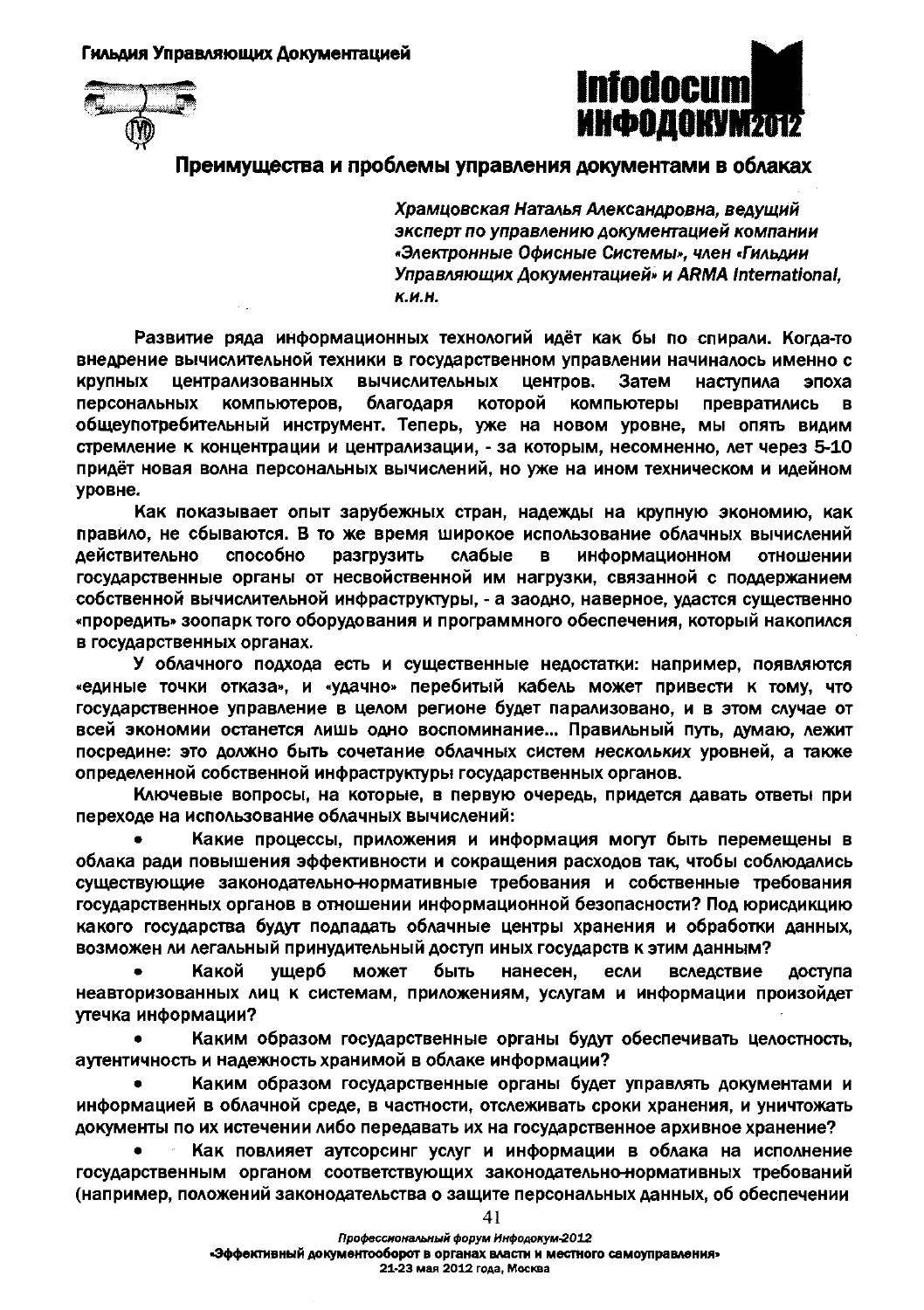Гильдия Управляющих Документацией





доступа к информации о деятельности государственных и муниципальных органов, а также требований, связанных с авторским правом, лицензированием и т.д.), как будет организовано представление электронных документов в случае судебных разбирательств и расследований?

#### Последствия применения облачных вычислений для архивистов и специалистов по управлению документами

Перед специалистами в области управления документами и архивного дела организация работы с документами и информацией в облаках ставит много серьезных вопросов, на которые необходимо дать ответы до того, как начнется широкомасштабное применение облачных технологий. Так, облака – один из вариантов аутсорсинга хранения и обработки документов и информации, и здесь в определенной степени можно опереться на имеющийся опыт организации внеофисного хранения бумажных документов, из которого виден ряд проблемных вопросов, связанных с выбором поставщика, заключением договоров и с прекращением договорных отношений.

К сожалению, Федеральное архивное агентство не занимается вопросами использования как традиционного аутсорсинга, так и облачных вычислений. В отличии от него, наши зарубежные коллеги уже обратили внимание на проблему управления документами в облаках. В настоящее время в ряде стран Национальные архивы выпустили методические документы, содержащие соответствующие рекомендации, которые можно и нужно использовать и у нас, пока не появятся собственные разработки.

• США: SP 800-145 «Определение NIST понятия «облачные вычисления»» (NIST Definition of Cloud Computing) // Национальный институт стандартов и технологий США (National Institute of **Standards** and Technology): 20 октября 2011 года. http://csrc.nist.gov/publications/nistpubs/800-145/SP800-145.pdf.

• Великобритания: «Пособие по облачным вычислениям - Руководство по аутсорсингу хранения информации в облаках» (Cloud Computing Toolkit - Guidance for outsourcing information storage to the cloud) // Ассоциации специалистов Великобритании и Ирландии в области управления документами и архивного дела (Archives and Records 2010 август года, Association. ARA), http://www.archives.org.uk/images/documents/Cloud\_Computing\_Toolkit-2.pdf

Первыми на проблемы управления государственными документами в облаках обратили Национальные Архивы США (NARA).

Национальные Архивы США в начале 2010 года опубликовали на своём сайте AOKYMEHT «Frequently Asked Questions About Managing Federal Records In Cloud Computing Environments»<sup>1</sup>. предназначенный для рүководителей служб документационного обеспечения федеральных агентств и содержащий ответы на часто задаваемые вопросы, связанные с управлением федеральными документами в среде облачных вычислений. Документ включает определения, а также описывает преимущества, проблемы и последствия для управления документами, связанные с этой технологией.

По мнению Национальных Архивов, последствия применения облачных технологий для управления документами включают следующее:

Профессиональный форум Инфодокум-2012 «Эффективный документооборот в органах власти и местного самоуправления» 21-23 мая 2012 года, Москва

<sup>&</sup>lt;sup>3</sup> Frequently Asked Ouestions About Managing Federal Records in Cloud Computing Environments; http://www.archives.gov/records-mgmt/faqs/cloud.html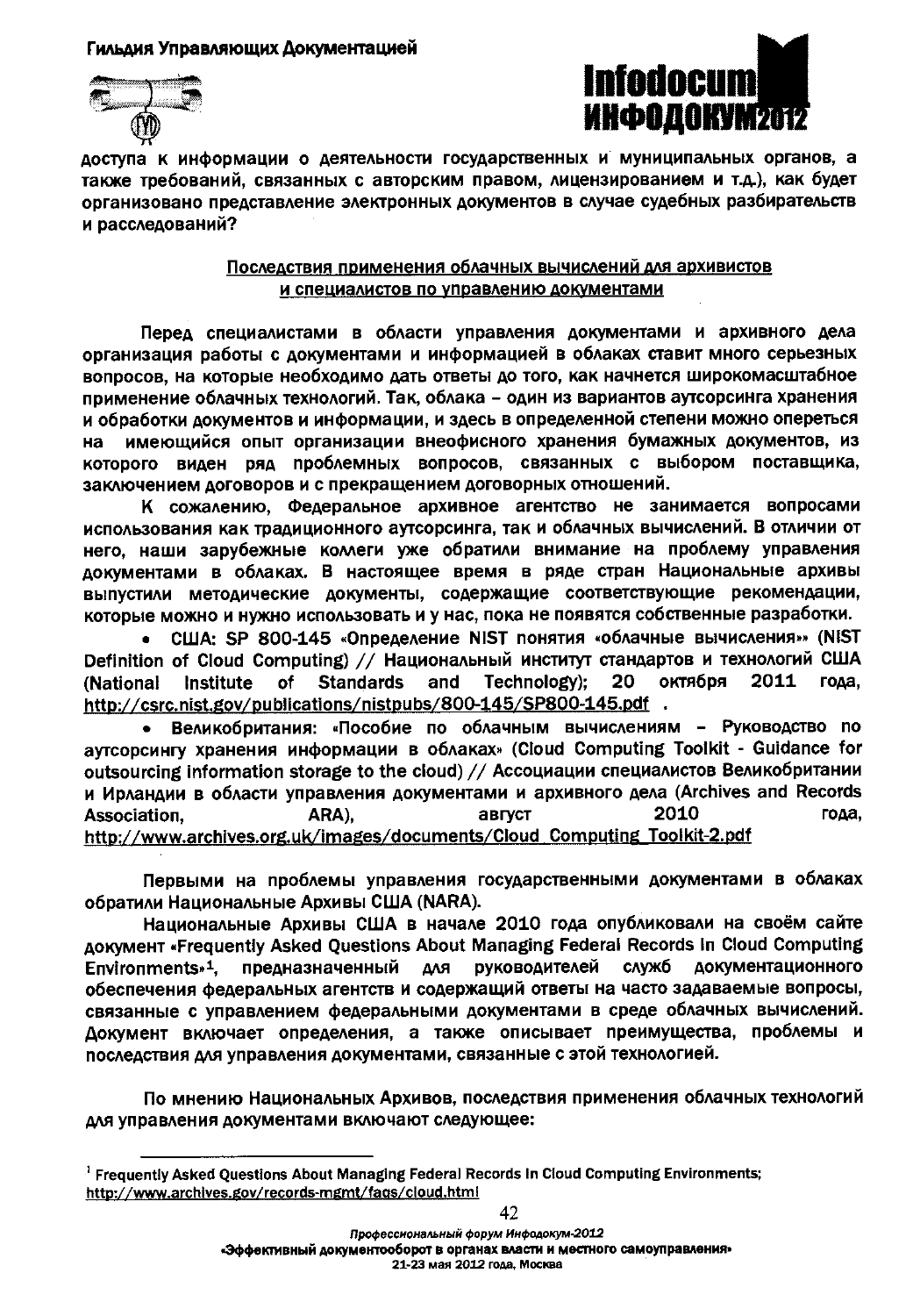

Многие программные Приложения не имеют **ФУНКЦИОНАЛЬНЫХ** возможностей для управления документами, поэтому предлагаемые модели облачного обслуживания могут не в полной мере соответствовать федеральным требованиям к управлению документами;

Ряд «облачных» архитектур не опирается на официальные технические стандарты, регламентирующие порядок хранения и обработки данных в облачной среде;

Отсутствие стандартов по переносимости (portability) может затруднить процесс изъятия документов во исполнение требований к делопроизводству:

Предлагаемые поставшиками условия обслуживания могут не в полной мере соответствовать требованиям NARA к контрактам на приобретение электронноинформационных систем.

В документе было также отмечено, что некоторые поставщики начинают создавать программные приложения для управления документами. предназначенные для использования совместно с услугами облачных вычислений, и что появление такого рода приложений может смягчить некоторые из перечисленных проблем. Но при этом подчёркивается: федеральные органы власти несут ответственность за соблюдение правил делопроизводства, вне зависимости от того, где хранятся их документы.

## Национальные Архивы США:

### Руководство по управлению документами в среде облачных вычислений»

Как и было запланировано, Национальные Архивы США (NARA) опубликовали «Руководство по управлению документами в среде облачных вычислений» (Guidance оп Managing Records in Cloud Computing Environments (бюметень 2010-05 от 8 сентября 2010 года)<sup>2</sup>. В данном документе детализированы положения ранее выпущенных указаний, даны рекомендации в области управления документами и формулировки. рекомендуемые для использования в контрактах на приобретение услуг облачных вычислений.

#### Проблемы управления документами, связанные с облачными вычислениями

NARA указывало, что модели обслуживания и развертывания влияют на то, каким образом документы будут создаваться, использоваться и храниться в среде облачных вычислений. Уровень контроля государственного органа над разработкой, внедрением и эксплуатацией среды облачных вычислений, содержащей федеральные документы, может варьироваться в зависимости от моделей обслуживания и развертывания. Например, при использовании моделей обслуживания laaS и PaaS (соответственно, в качестве услуги предоставляются инфраструктура или платформа) более вероятно, что агентство будет держать документы вне облака. В случае модели обслуживания SaaS (программное обеспечение как услуга), агентство может поддерживать документы в поддерживаемом поставщиком услуг облаке, поэтому в любом таком контракте должен оговариваться специфические вопросы, связанные с ответственностью за управление документами.

43

Профессиональный форум Инфодокум-2012

«Эффективный документооборот в органах власти и местного самоуправления»

21-23 мая 2012 года, Москва

<sup>&</sup>lt;sup>2</sup> Guldance on Managing Records in Cloud Computing Environments; NARA Bulletin; 2010-05 September 08, 2010 http://archives.gov/records-mgmt/bulletins/2010/2010-05.html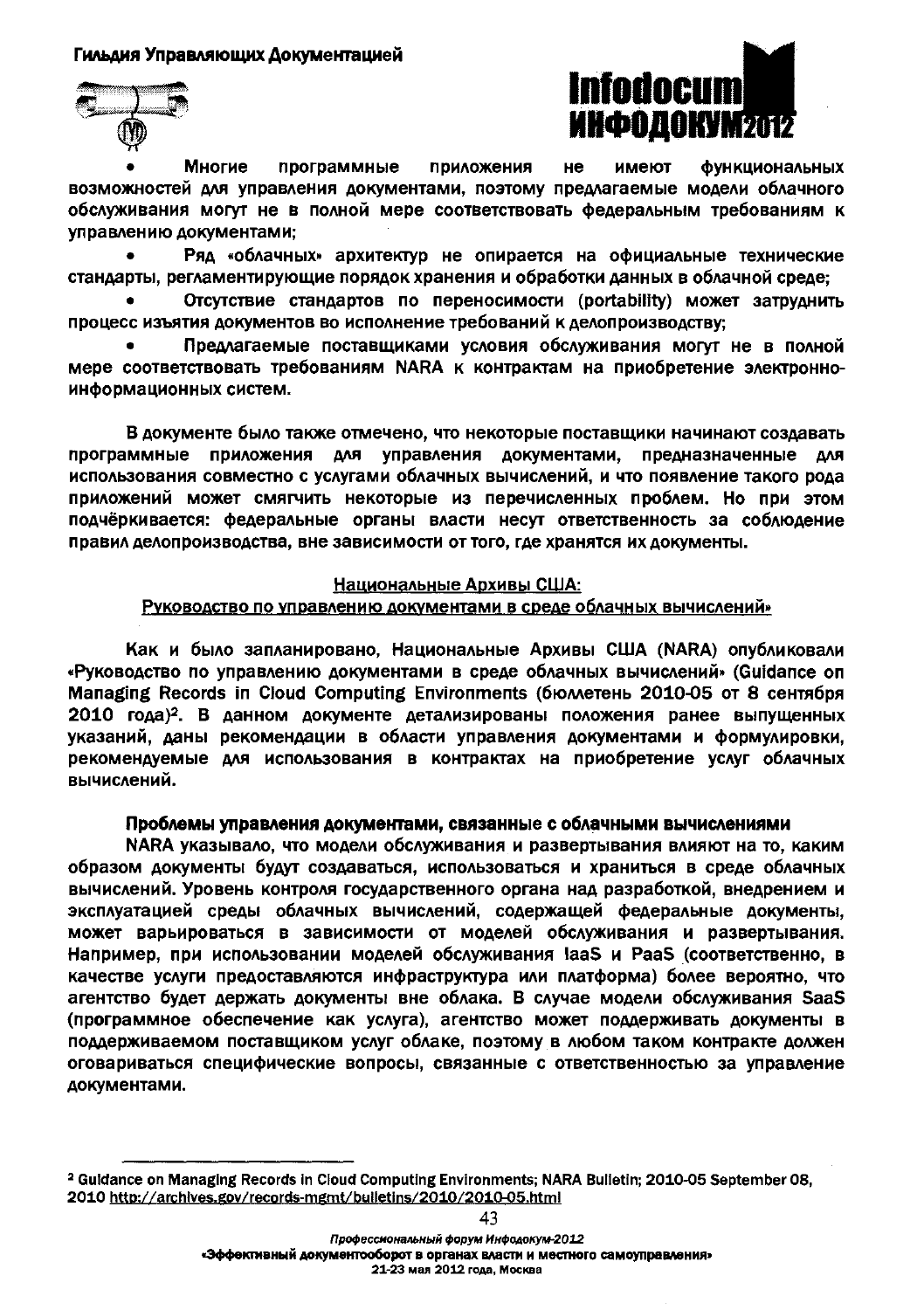Гильдия Управляющих Документацией



Национальные Архивы также выявили ряд проблем управления документами в среде облачных вычислений:

**y** «облачных» программных приложений может отсутствовать функциональная возможность по исполнению указаний по срокам хранения и действиям по их истечении, включая возможность передачи и необратимого уничтожения документов, - а также возможность выполнения других функций управления документами. Поэтому конкретные модели обслуживания и развертывания могут не в полной мере соответствовать требованиям законодательства к управлению документами. Примерами таких требований являются:

Поддержание документов таким образом, что их функциональность и  $\alpha$ целостность сохраняются на протяжении всего их жизненного цикла.

Поддержание связей между документами и их метаданными,  $\circ$ 

Передача архивных документов в Национальные Архивы и уничтожение  $\circ$ временного срока хранения в соответствии с утвержденными NARA **ДОКУМЕНТОВ** указаниями по срокам хранения и действиям по их истечении.

В зависимости от приложения, поставщики облачных услуг должны быть осведомлены о требованиях к отслеживанию сроков хранения, относящихся к данному массиву федеральных документов, хранящемуся в одном или нескольких местах облака. У агентств должна иметься возможность контролировать любые предлагаемые операции по удалению документов в соответствии с действующими законодательно-нормативными положениями, вне зависимости от того, что документы могут располагаться в «облаке» поставщика услуг. Поставщики облачных услуг должны также обеспечить доступность документов, позволяющую агентству отреагировать на требования о представлении документов в рамках судебного разбирательства, в соответствии с законодательством о свободе доступа к государственной информации и о защите персональных данных, а также на другие запросы о предоставлении доступа к документам.

Отсутствуют официальные технические стандарты, регламентирующие для разнообразных «облачных» архитектур хранение и обработку данных в облачных средах. В долгосрочной перспективе это ставит под угрозу достоверность и «живучесть» данных,

Отсутствие стандартов интероперабельности может затруднить изъятие документов во исполнение требований делопроизводства, или усложнить их перемещение в другую среду. Это может повлиять на способность агентств выполнить свои делопроизводческие обязанности в отношении документов временного срока хранения и/или исторически ценных документов, передаваемых на хранение в Национальные Архивы.

Агентства и поставщики облачных услуг должны заранее предусмотреть, как вопросы непрерывной сохранности и доступа к документам будут решаться в условиях чрезвычайных ситуаций, при которых деловая деятельность поставщика услуг существенно изменяется (например, в случае его банкротства) либо полностью прекращается.